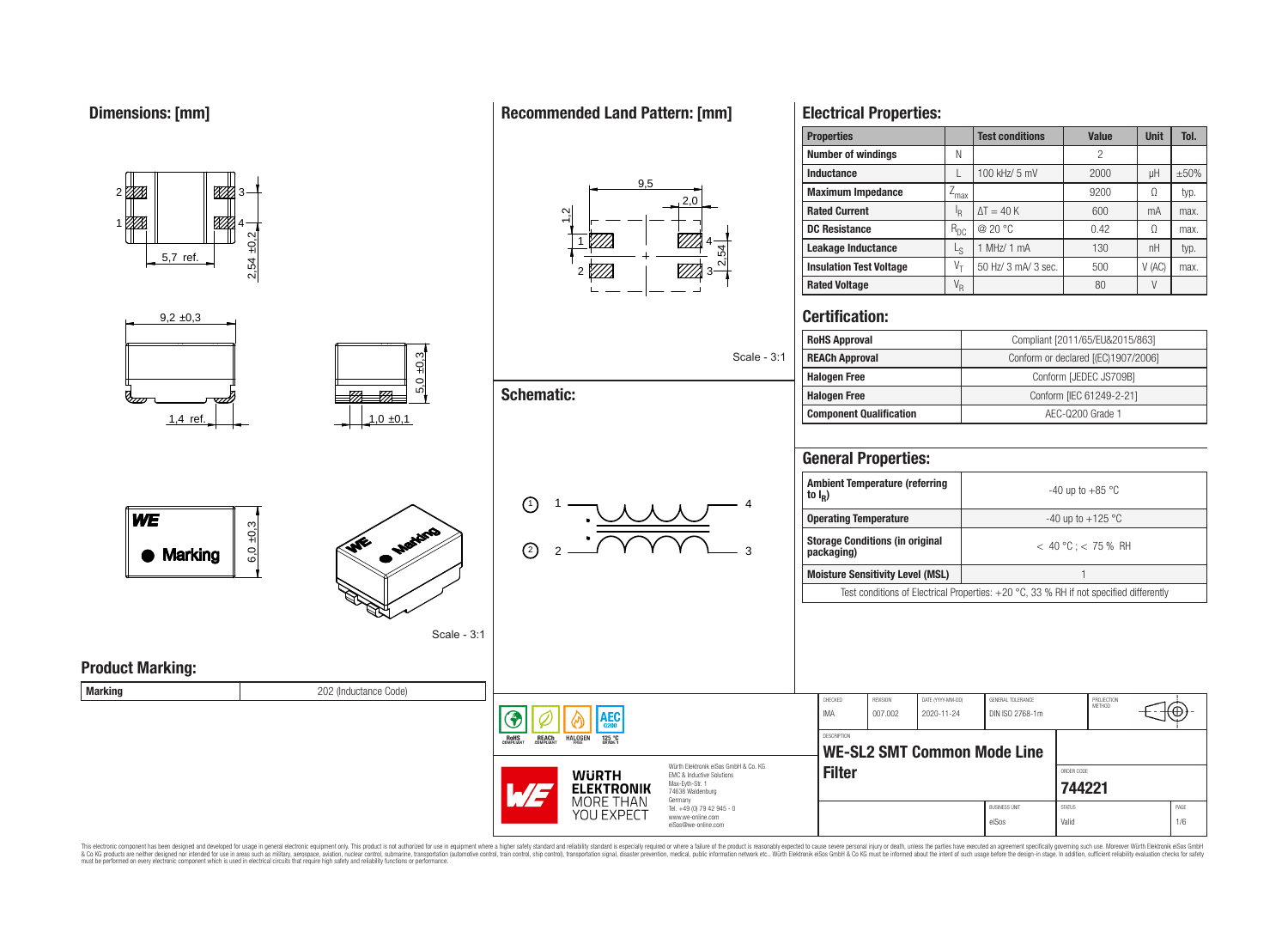



This electronic component has been designed and developed for usage in general electronic equipment only. This product is not authorized for subserved requipment where a higher selection equipment where a higher selection

**Test Setup:**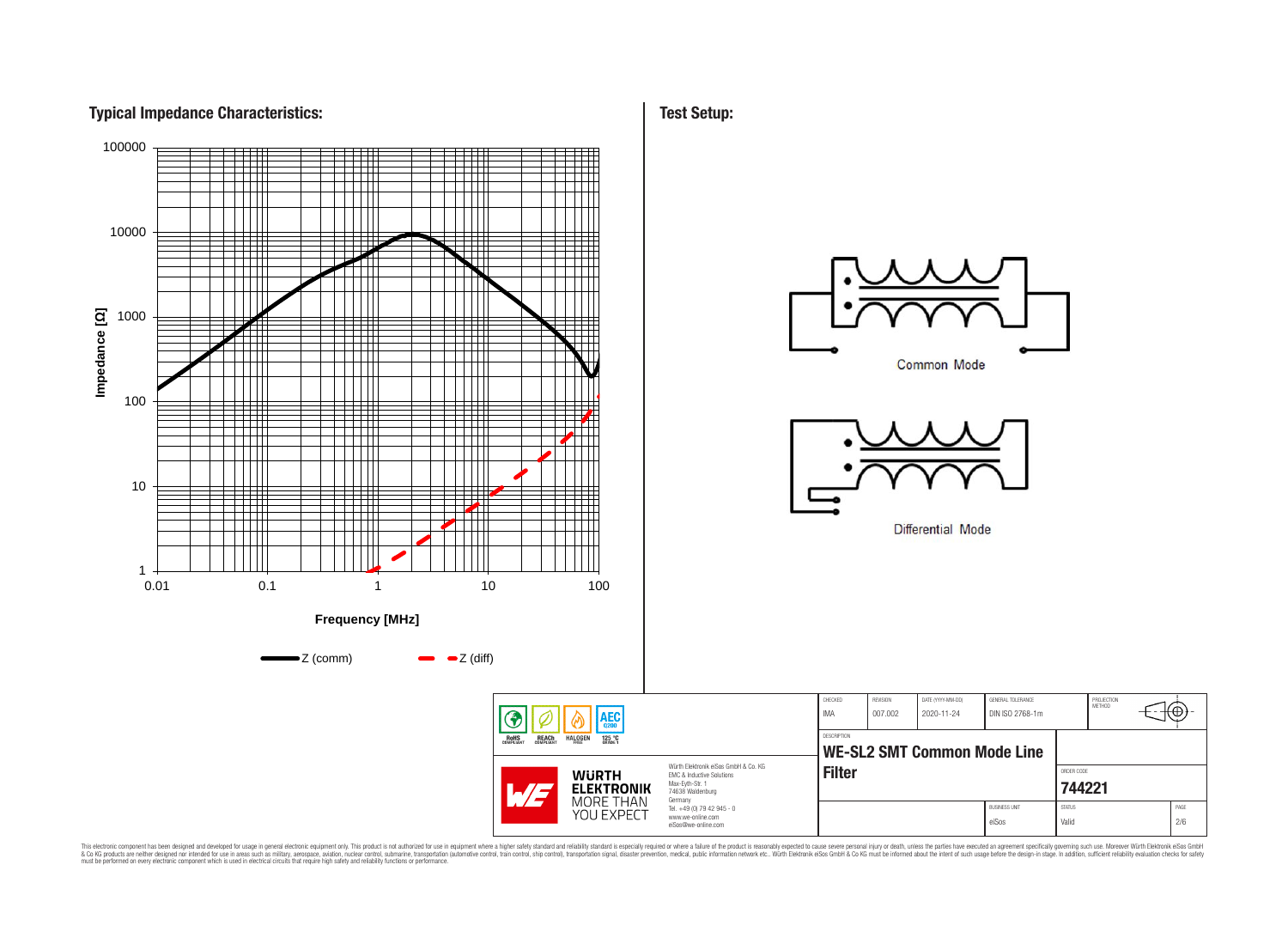# **Packaging Specification - Tape and Reel: [mm]**

# **Packaging Specification - Reel: [mm]**



This electronic component has been designed and developed for usage in general electronic equipment only. This product is not authorized for subserved requipment where a higher selection equipment where a higher selection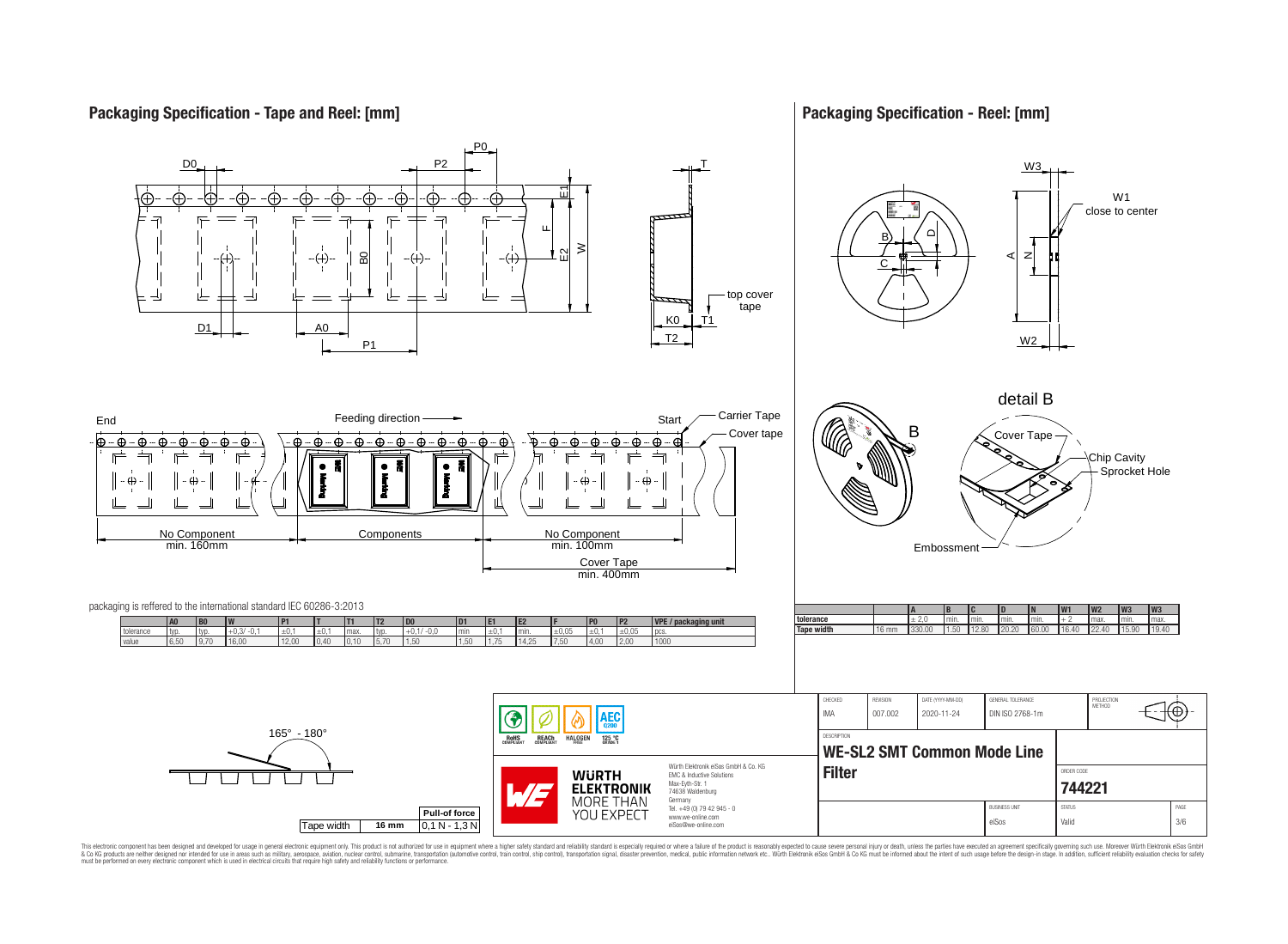# **Classification Reflow Profile for SMT components:**



# **Classification Reflow Soldering Profile:**

| <b>Profile Feature</b>                              |                    | <b>Value</b>                     |
|-----------------------------------------------------|--------------------|----------------------------------|
| <b>Preheat Temperature Min</b>                      | 's min             | 150 °C                           |
| <b>Preheat Temperature Max</b>                      | <sup>I</sup> s max | 200 °C                           |
| Preheat Time $t_s$ from $T_{s min}$ to $T_{s max}$  | t,                 | 60 - 120 seconds                 |
| Ramp-up Rate $(T_1$ to $T_p)$                       |                    | 3 °C/ second max.                |
| <b>Liquidous Temperature</b>                        | T <sub>L</sub>     | 217 °C                           |
| Time t <sub>i</sub> maintained above T <sub>1</sub> | t,                 | $60 - 150$ seconds               |
| Peak package body temperature                       | ' p                | $T_p \leq T_c$ , see Table below |
| Time within 5°C of actual peak<br>temperature       | t <sub>p</sub>     | $20 - 30$ seconds                |
| Ramp-down Rate $(T_p$ to $T_1$ )                    |                    | 6 °C/ second max.                |
| Time 25°C to peak temperature                       |                    | 8 minutes max.                   |

refer to IPC/ JEDEC J-STD-020E

# **Package Classification Reflow Temperature (T<sup>c</sup> ):**

| <b>Properties</b>                                                    | Volume mm <sup>3</sup><br>< 350 | Volume mm <sup>3</sup><br>350-2000 | Volume mm <sup>3</sup><br>>2000 |
|----------------------------------------------------------------------|---------------------------------|------------------------------------|---------------------------------|
| <b>PB-Free Assembly   Package Thickness  </b><br>$< 1.6$ mm          | 260 °C                          | 260 °C                             | 260 °C                          |
| <b>PB-Free Assembly   Package Thickness  </b><br>$1.6$ mm $- 2.5$ mm | 260 °C                          | 250 °C                             | 245 °C                          |
| <b>PB-Free Assembly   Package Thickness  </b><br>$>2.5$ mm           | 250 °C                          | 245 °C                             | 245 °C                          |

refer to IPC/ JEDEC J-STD-020E

|                                                       | <b>AEC</b>                          |                                                                                                                     | CHECKED<br>IMA     | REVISION<br>007.002 | DATE (YYYY-MM-DD)<br>2020-11-24    | GENERAL TOLERANCE<br>DIN ISO 2768-1m |                        | PROJECTION<br>METHOD | ťΨ          |
|-------------------------------------------------------|-------------------------------------|---------------------------------------------------------------------------------------------------------------------|--------------------|---------------------|------------------------------------|--------------------------------------|------------------------|----------------------|-------------|
| <b>REACH</b><br>COMPLIANT<br><b>ROHS</b><br>COMPLIANT | <b>HALOGEN</b><br>125 °C<br>GRADE 1 |                                                                                                                     | <b>DESCRIPTION</b> |                     | <b>WE-SL2 SMT Common Mode Line</b> |                                      |                        |                      |             |
|                                                       | <b>WURTH</b><br><b>ELEKTRONIK</b>   | Würth Flektronik eiSos GmbH & Co. KG<br>EMC & Inductive Solutions<br>Max-Eyth-Str. 1<br>74638 Waldenburg<br>Germany | <b>Filter</b>      |                     |                                    |                                      | ORDER CODE<br>744221   |                      |             |
|                                                       | MORE THAN<br>YOU EXPECT             | Tel. +49 (0) 79 42 945 - 0<br>www.we-online.com<br>eiSos@we-online.com                                              |                    |                     |                                    | <b>BUSINESS UNIT</b><br>eiSos        | <b>STATUS</b><br>Valid |                      | PAGE<br>4/6 |

This electronic component has been designed and developed for usage in general electronic equipment only. This product is not authorized for subserved requipment where a higher selection equipment where a higher selection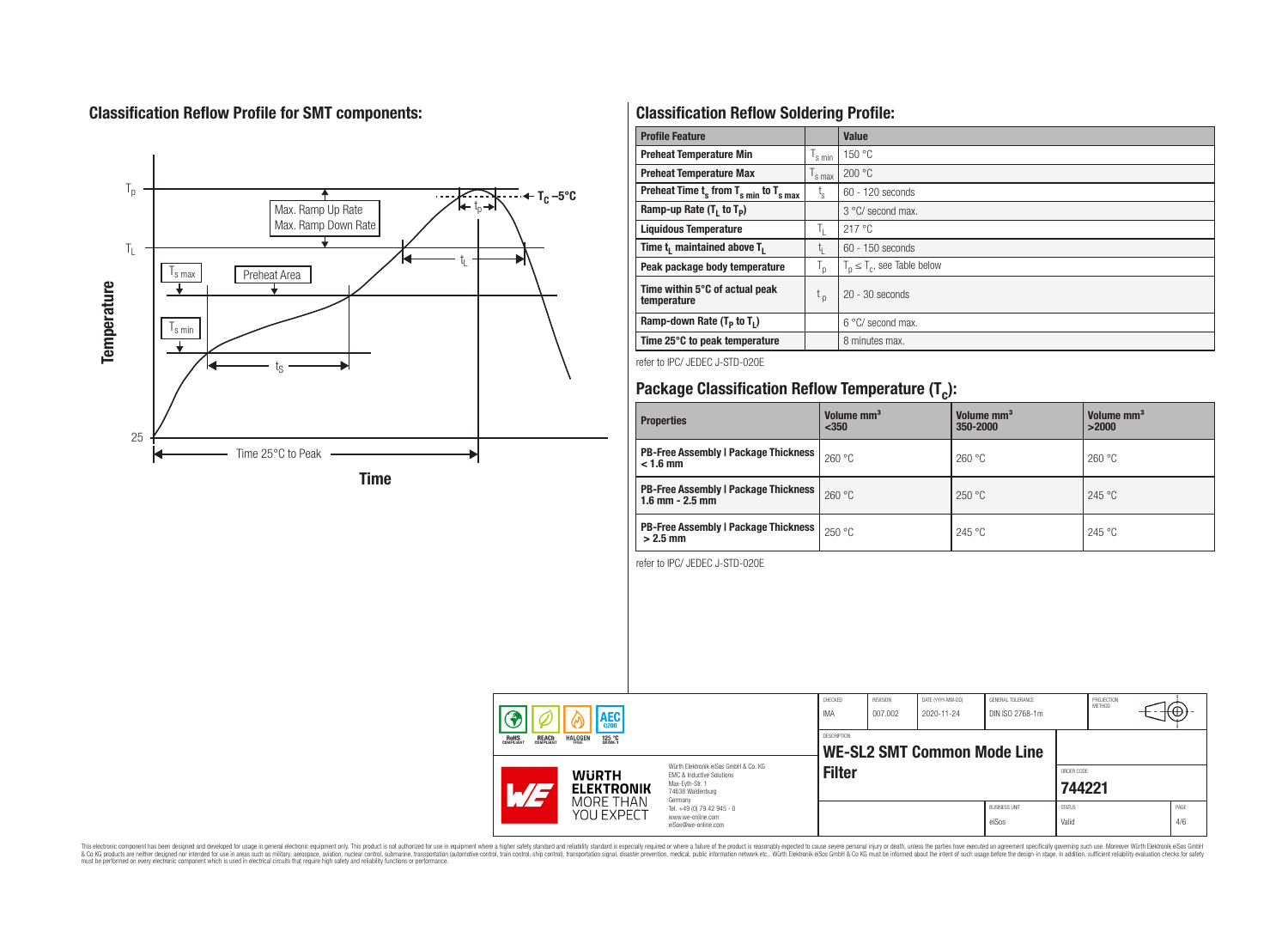# **Cautions and Warnings:**

# **The following conditions apply to all goods within the product series of WE-SL2 of Würth Elektronik eiSos GmbH & Co. KG:**

#### **General:**

- This electronic component is designed and manufactured for use in general electronic equipment.
- Würth Elektronik must be asked for written approval (following the PPAP procedure) before incorporating the components into any equipment in fields such as military, aerospace, aviation, nuclear control, submarine, transportation (automotive control, train control, ship control), transportation signal, disaster prevention, medical, public information network etc. where higher safety and reliability are especially required and/or if there is the possibility of direct damage or human injury.
- Electronic components that will be used in safety-critical or high-reliability applications, should be pre-evaluated by the customer.
- The component is designed and manufactured to be used within the datasheet specified values. If the usage and operation conditions specified in the datasheet are not met, the wire insulation may be damaged or dissolved.
- Do not drop or impact the components, the component may be damaged.
- Würth Elektronik products are qualified according to international standards, which are listed in each product reliability report. Würth Elektronik does not warrant any customer qualified product characteristics beyond Würth Elektroniks' specifications, for its validity and sustainability over time.
- The responsibility for the applicability of the customer specific products and use in a particular customer design is always within the authority of the customer. All technical specifications for standard products also apply to customer specific products.

#### **Product specific:**

#### **Soldering:**

- The solder profile must comply with the Würth Elektronik technical soldering specification. All other profiles will void the warranty.
- All other soldering methods are at the customers' own risk.
- Strong forces which may affect the coplanarity of the components' electrical connection with the PCB (i.e. pins), can damage the part, resulting in avoid of the warranty.

#### **Cleaning and Washing:**

- Washing agents used during the production to clean the customer application might damage or change the characteristics of the wire insulation, marking or plating. Washing agents may have a negative effect on the long-term functionality of the product.
- Using a brush during the cleaning process may break the wire due to its small diameter. Therefore, we do not recommend using a brush during the PCB cleaning process.

#### **Potting:**

• If the product is potted in the customer application, the potting material might shrink or expand during and after hardening. Shrinking could lead to an incomplete seal, allowing contaminants into the core. Expansion could damage the components. We recommend a manual inspection after potting to avoid these effects.

#### **Storage Conditions:**

- A storage of Würth Elektronik products for longer than 12 months is not recommended. Within other effects, the terminals may suffer degradation, resulting in bad solderability. Therefore, all products shall be used within the period of 12 months based on the day of shipment.
- Do not expose the components to direct sunlight.
- The storage conditions in the original packaging are defined according to DIN EN 61760-2.
- The storage conditions stated in the original packaging apply to the storage time and not to the transportation time of the components.

#### **Packaging:**

• The packaging specifications apply only to purchase orders comprising whole packaging units. If the ordered quantity exceeds or is lower than the specified packaging unit, packaging in accordance with the packaging specifications cannot be ensured.

#### **Handling:**

- Violation of the technical product specifications such as exceeding the nominal rated current will void the warranty.
- Applying currents with audio-frequency signals may result in audible noise due to the magnetostrictive material properties.
- The temperature rise of the component must be taken into consideration. The operating temperature is comprised of ambient temperature and temperature rise of the component.The operating temperature of the component shall not exceed the maximum temperature specified.

These cautions and warnings comply with the state of the scientific and technical knowledge and are believed to be accurate and reliable. However, no responsibility is assumed for inaccuracies or incompleteness.

|                                                       | <b>AEC</b>                          |                                                                             | CHECKED<br>IMA     | REVISION<br>007.002 | DATE (YYYY-MM-DD)<br>2020-11-24    | GENERAL TOLERANCE<br>DIN ISO 2768-1m |                        | PROJECTION<br>METHOD | $\mathcal{H} \oplus \mathcal{H}$ |             |
|-------------------------------------------------------|-------------------------------------|-----------------------------------------------------------------------------|--------------------|---------------------|------------------------------------|--------------------------------------|------------------------|----------------------|----------------------------------|-------------|
| <b>ROHS</b><br>COMPLIANT<br><b>REACH</b><br>COMPLIANT | <b>HALOGEN</b><br>125 °C<br>GRADE 1 | Würth Elektronik eiSos GmbH & Co. KG                                        | <b>DESCRIPTION</b> |                     | <b>WE-SL2 SMT Common Mode Line</b> |                                      |                        |                      |                                  |             |
| <b>WURTH</b><br><b>ELEKTRONIK</b>                     |                                     | EMC & Inductive Solutions<br>Max-Eyth-Str. 1<br>74638 Waldenburg<br>Germany | <b>Filter</b>      |                     |                                    |                                      | ORDER CODE<br>744221   |                      |                                  |             |
|                                                       | MORE THAN<br>YOU EXPECT             | Tel. +49 (0) 79 42 945 - 0<br>www.we-online.com<br>eiSos@we-online.com      |                    |                     |                                    | <b>BUSINESS UNIT</b><br>eiSos        | <b>STATUS</b><br>Valid |                      |                                  | PAGE<br>5/6 |

This electronic component has been designed and developed for usage in general electronic equipment only. This product is not authorized for use in equipment where a higher safety standard and reliability standard si espec & Ook product a label and the membed of the seasuch as marked and as which such a membed and the such assume that income in the seasuch and the simulation and the such assume that include to the such a membed and the such